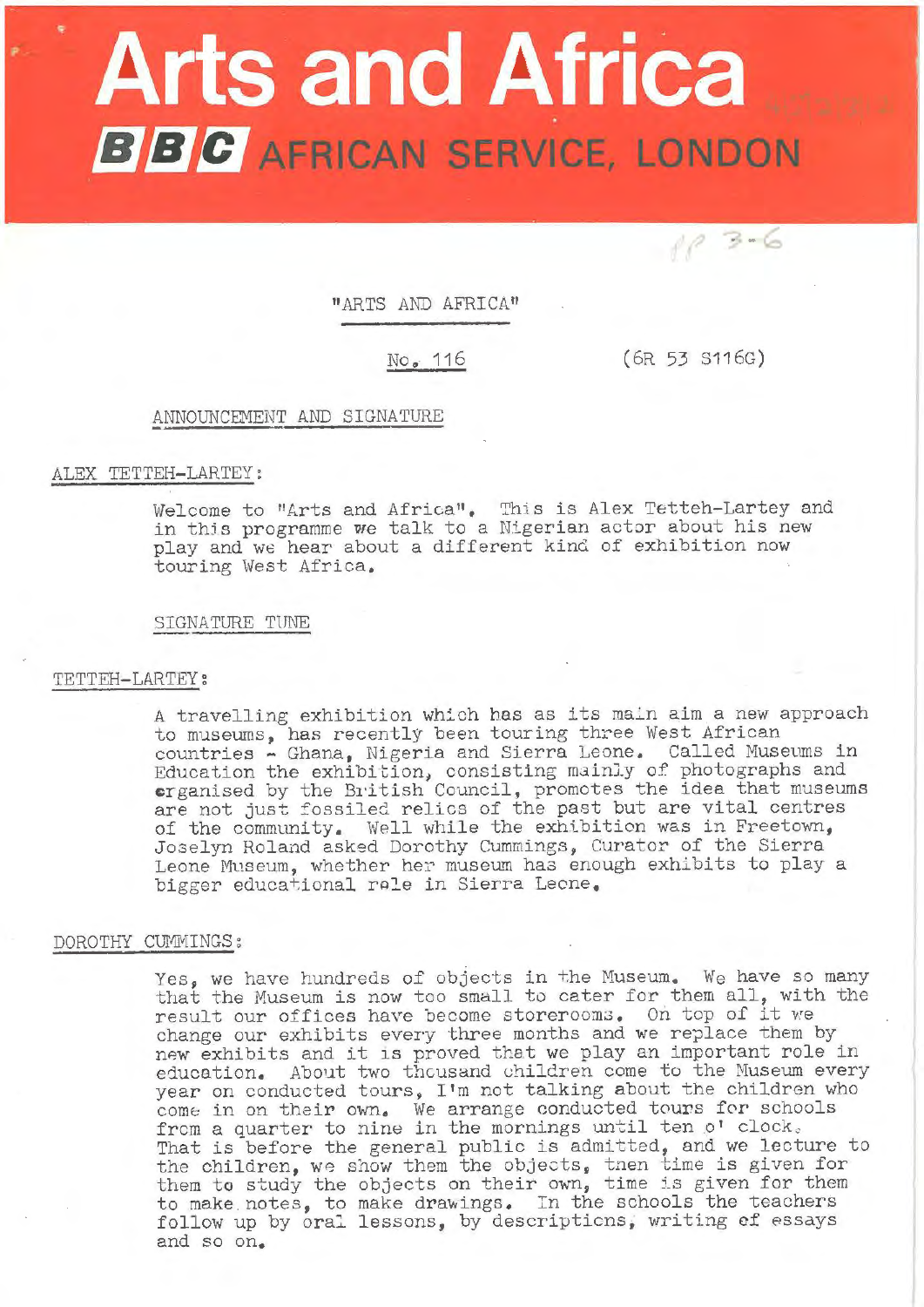## JOSELYN ROLAND:

Mrs. Cummings, what was the general response to the exhibition by children, educationalists, teachers, principals?

,.

#### CUMMINGS:

The people were very interested. About twelve thousand people visited the exhibition, visited the Museum during the exhibition. They came from all walks of life. They were teachers, professors, they were doctors of medicine, they were civil servants, they were ministers of religion and they were school children. They all passed very favourable comments.

# ROLAND:

Would you say the exhib tion fulfilled its role?

# CUMMINGS:

Yes, I think the exhibition did fulfil its role. Even after the exhibition more teachers applied for conducted tours. The exhibition more teachers applied for conducted tours. people have become extremely interested in the Museum and we now have morevisitors than before. Originally we had between three hundred thousand and three hundred and fifty thousand visitors per annum, but I think this coming year we will get much more. We get letters from many schools booking conducted tours, so I think the exhibition is helping in education, in Sierra Leone museum education for that matter.

#### ROLAND:

What particular subjects do the objects at the Museum cover?

#### CUMMINGS:

The objects cover three fields. They cover pure history and we have objects, for example, the model of the Darata stone, the iate Prime Minister Sir Milton Margai, an effigy of Rea Chief by Burai, the last Chief who challenged the British. We have uniforms, we have crovms, we have objects belonging to the differences, we have crowns, we have objects beronging to the<br>colonial period, that is one field. These pieces were dug up. We have tools, neolithic tools belonging to the Stone Age. because they are highly polished. They were dug up in the Diamondiferous era. We have these stone figurines called Nomali (phonetically). They are made from steatite or soap stone. We have these big heads called Mayafi (phonetically), also made from steatite, and a host of other things like board stones and so on. And the last field is ethnography. These are the carvings or traditional art, in other words art made for the people to use the art. In Africa we do not carve carvings for the sake of doc the drive in Africa we do not canve canvings for the sake of<br>beauty, art for the sake of art, but they are used and therefore beauty, art for the sake of art, but they are used and theref<br>it is called traditional art and these are the most numerous.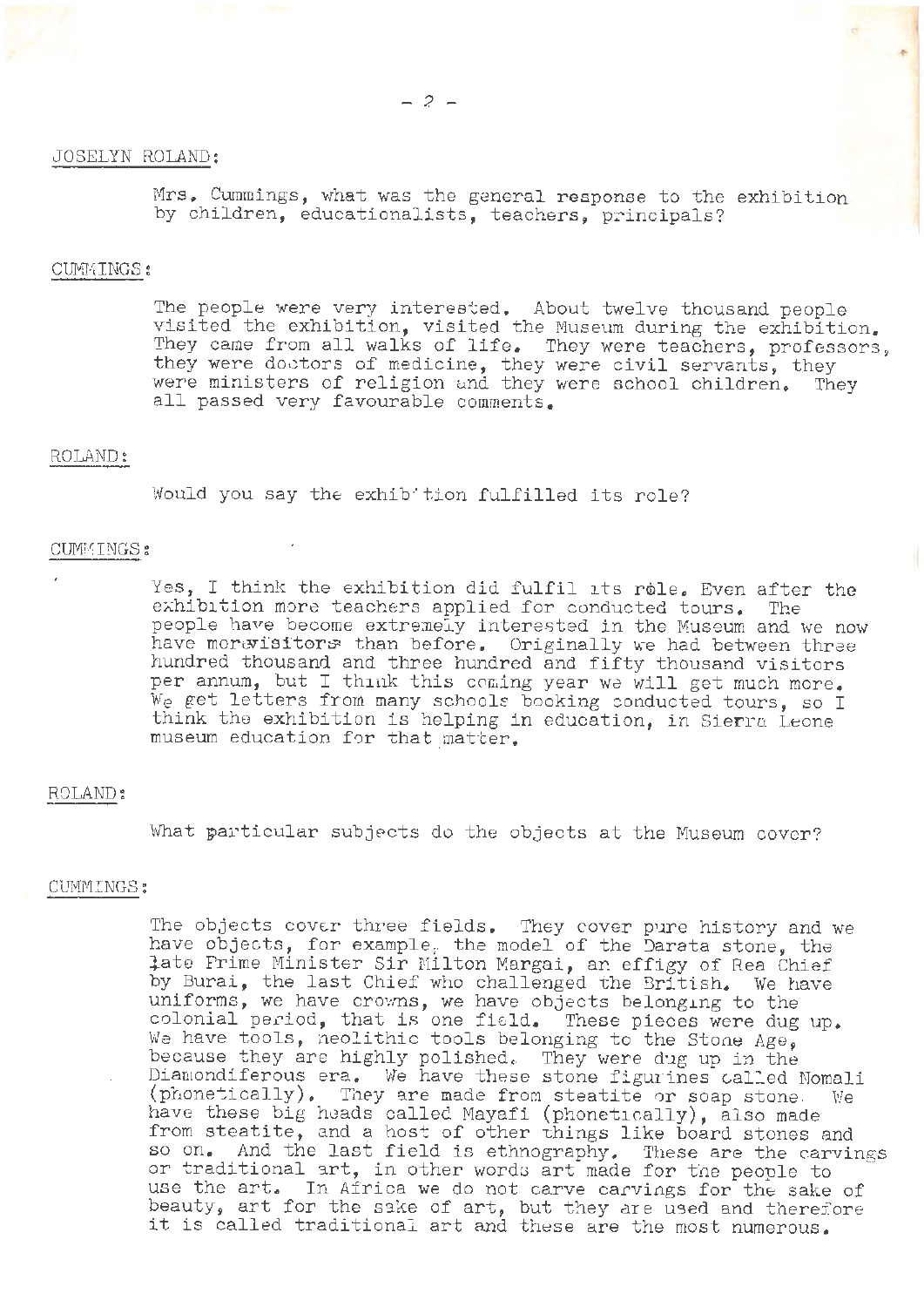# ROLAND:

and many mote.

Thinking in terms of the general situation where the emphasis is now on general African history, do you have objects catering for this particular subject?

#### CUMMINGS:

No. we don't. The Museum is too small. We only cater for Sierra Leone pieces. We do have a few foreign pieces, but they were donated. We do not collect such pieces ourselves, we have no space for such pieces.

#### TETTEH-LARTEY:

Dorothy Cumnings, Curatcr of the Sierra Leone Museum talking to Joselyn Roland in Freetown.

A new play by the Nigerian actor and writer, Yemi Ajibade, has just opened at one of London's top theatres , the Royal Court. Entitled "Parcel Post", Yemi Ajibade's new play i3 about a Fntitled "Parcel Post", Yemi Ajibade's new play is about a Nigerian household in London where the family are nervously awmiting the arrival of a virgin bride.

Julian Marshall went along to ask Yemi Ajibade more about his new play.

# YEMI AJIBADE:

Oh about a man, an African who has been living here and he sends for a girl from home as his wife and then when she comes over there are quite a few problems before she came over which are coming over and changing the house, and then when she comes she cones with some piece of trouble - two people who have never met each other and they have this problem to contend with. It is a very wide ranging story but I chose a particular section which I know and then through it tell the story, the dramatization of the story. It isn't written for a British audience, it's written particularly for a Nigerian audience, but it's said to have universal appeal.

#### JULIAN MARSHALL:

But you don't think that you'll have any problems conveying your message to a British audience?

### AJIBf,DE :

No, there is no problem because it's chosen by the British as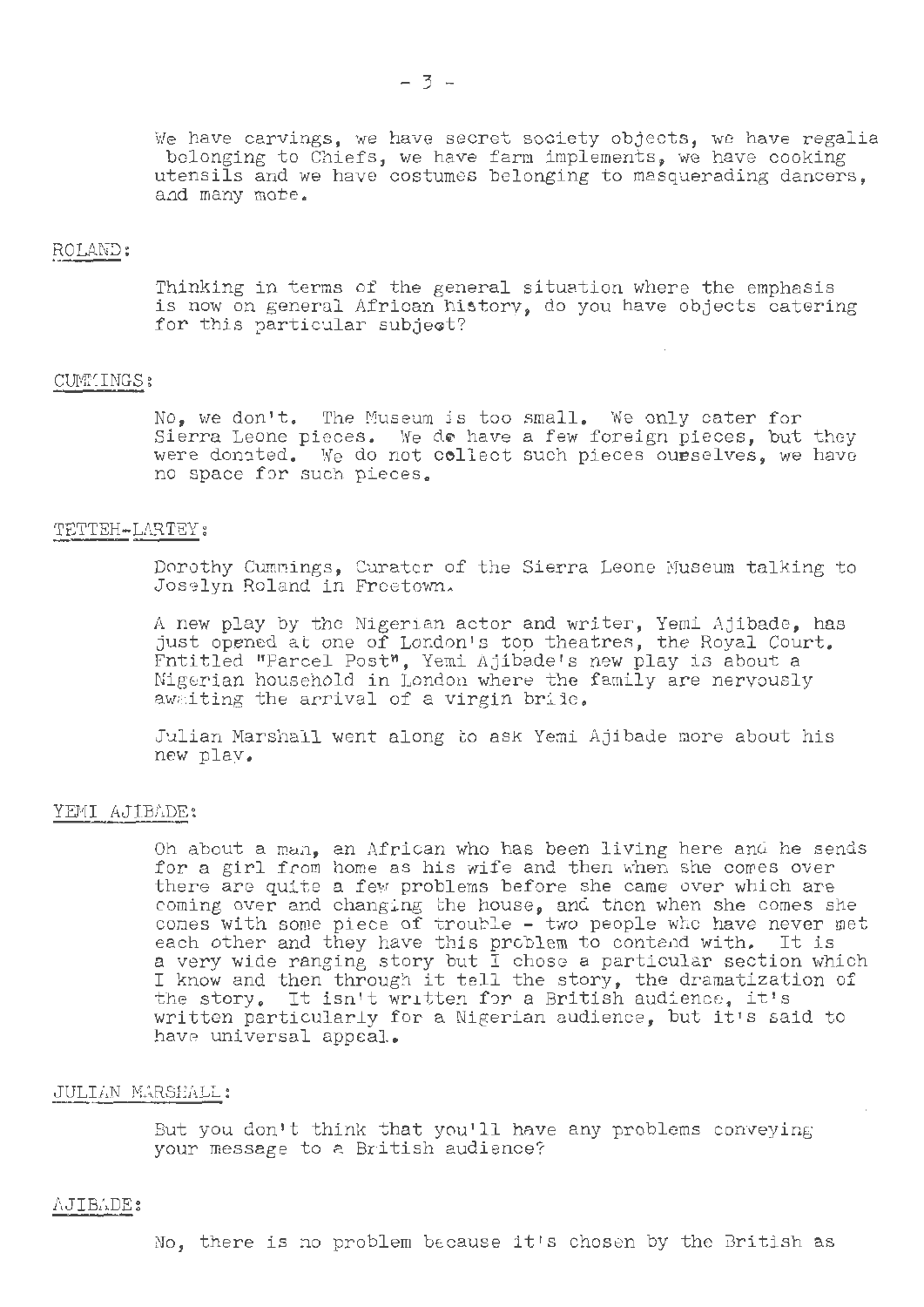you know, the Royal Court Theatre, one of the top class theatres in the English-speaking theatre and you know they have a band of experts who read the plays, and they are all British.<br>Unfortunately they ought to have some blacks among them. They are all British so you can see that these are the people who decide what plays go on, even written by the English themselves, So it is from this angle so there is no problem at all.

#### MARSHALL:

Do you regard it as a mark of distinction that you've been able to stage this play at the Royal Court, which as you say is a very prestigious theatre?

## AJIBADE:

In a way I'm very glad because one js in the business and one is ambitious and this is responsibJe for my staying on and on and on in this country, to see that one gathers experience where ccmpetition is very, very high, rife. Therefore I'm very, very glad that the play is going on here in the best place. As an glad that the play is going on here in the best place. As an artist looking at it now, it goes on here in the best place. As an artist looking at it now, it goes on here, it goes on anywhere. You see what I mean, one wants one's work to be seen, and to be seen, in the best light, in the best place. You mention the Royal Court Theatre in the same breath as the Royal Shakespeare Company, and then you come down to commercial theatre and fringe etc.

# MARSHALL:

In "Parcel Post" you play a dual role, both as actor and also as author of the play. Does this mark a turning point in your career, will you be writing more plays from now on?

# .I\JIBADE:

Well I'll be writing more plays. In fact I have plays which I've witten after "Parcel Post", through the help of the award I got f from the Arts Council for which I was able to buy time but writing and playing wasn't my intention. I've already established myself here as an ector in the theatre, and after that as a director. Then I began to write plays. Now I was sort of, not iorced, but convinced, to act in this, because I wanted to back out of it or play a very, very small part, you know the way it is. So I can help them and see how the thing is going. But I was, for several reasons, I feel flattered when I was told that I'm one of the very few actors who can bring this particular role alive so that's how come it could be a pattern that I'll be acting in every ploy I write, but it's the pattern that I'll be writing more and more plays for the blacks.

# MARSHALL :

Do you think that it's been a struggle as a Nigerian working in Britain?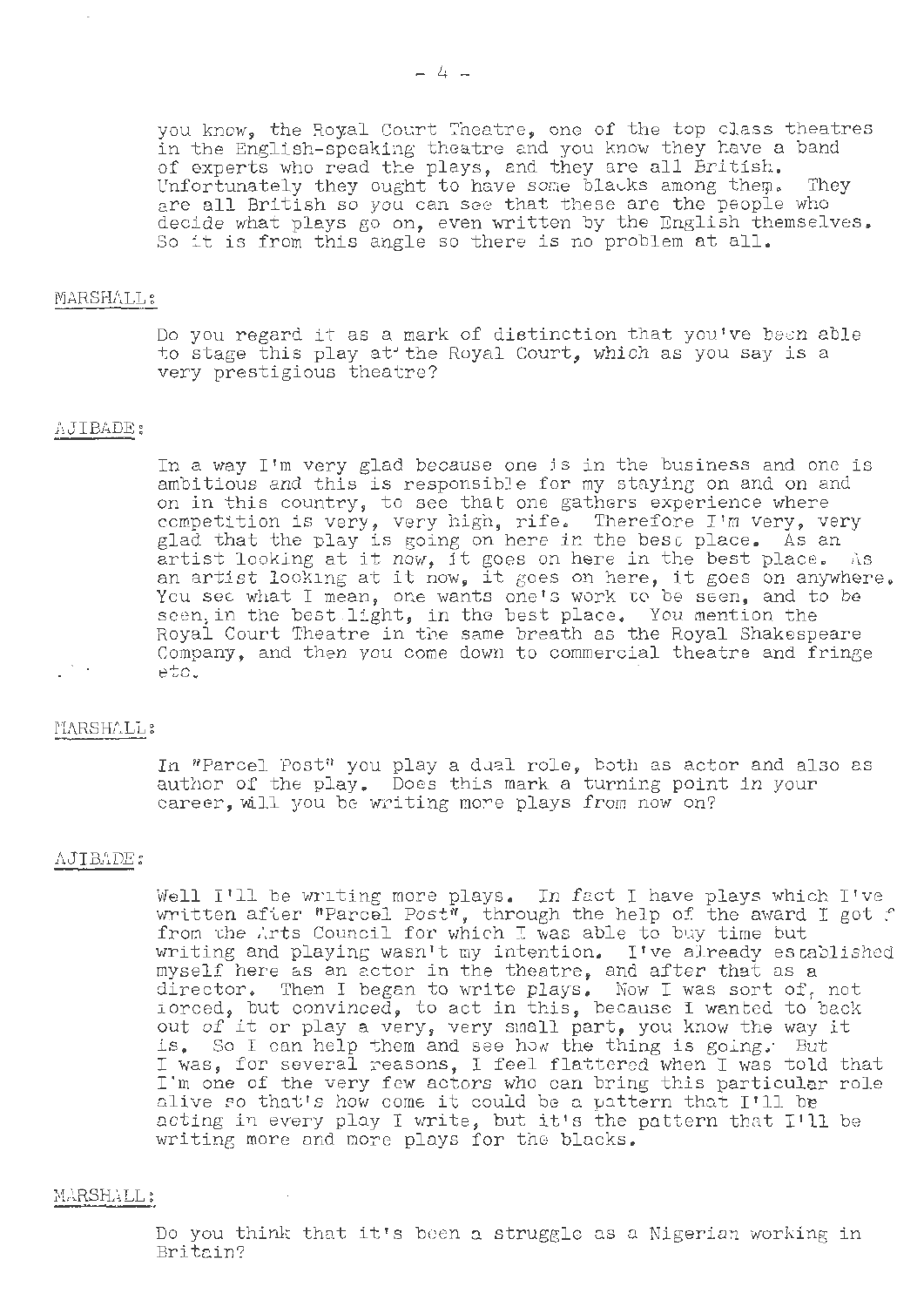# i'\.JIBADE:

Oh, I would say it's been a war. It's been a warl Because you leave very established studies to come to the theatre, and then with big hopes that you're going to be this, you'll see your name in fights and things which are there now in some very ironic way. And all of a sudden, people praise you at school, ironic way. And all of a sudden, people praise you at school, at grammar school and say you're brilliant, you're talented. You work very hard, then you leave, your white friends are working. Spme of them you think they are mediocre, some are working. Some of them you them they are medicore, bome are they begin to get small parts, and you reject humiliating parts, you don't want to play silly parts that doesn't mean anything to you, and then so it's been a war, fighting through this, through the years, and this is one of the reasons probably I on saght the years, and this is one of the reasons presently  $\frac{1}{n}$  had to discover that I could direct plays, so that I would not had to discover that I could direct plays, so that I would he that wasn't enough I still say that that there is still time for frustration in between directing plays and acting. Therefore writing is one of those where frustration is of a different kind, you know where your work is not accepted, but that you can't work when it's not there. You have your pen and your paper, you can work, if you want to work or you have the time *to* work.

# MARSHALL:

How have you spent the last few years? I believe that you also had quite a few parts in films? Have you been type-cast do you feel in these films?

### AJIBADE:

Well, I have not been type-cast at all, but in the last few years, were, I have not been sype cabe as any, but in the rast it course that's not strange. When I was even younger I was playing juvenile leaus, black leads, revolutionary, staging coup d'etat, my first soldier part I staged a coup d'etat. When there was no coup d'etat in Africa. But a few weeks later there was a coup d'etat in Dahomey, now Benin, this coir.cidence happened and it became affirmed. And after t~at I played Premier Mali, I played Emperor Theodore of Abyssinia with Peggy Ashcroft, Dame Peggy Ashcroft, and then I played Nelson Mandela. the South African guy in prison and revolutionary, then I played Moise Tshombe of Katanga as President, and so on and I began to have these Heads of States and then last, and then I played General Asambingoya in a film, "Ashatar" as a Head of State of some fictitious African country, and so all roles these roles, big, big, bead of something, started rolling in. but in between I played a professor and things.

# MARSHALL:

So to become a playwright and eventually a director is in fact a logical corclusion for this sort of role that you've been